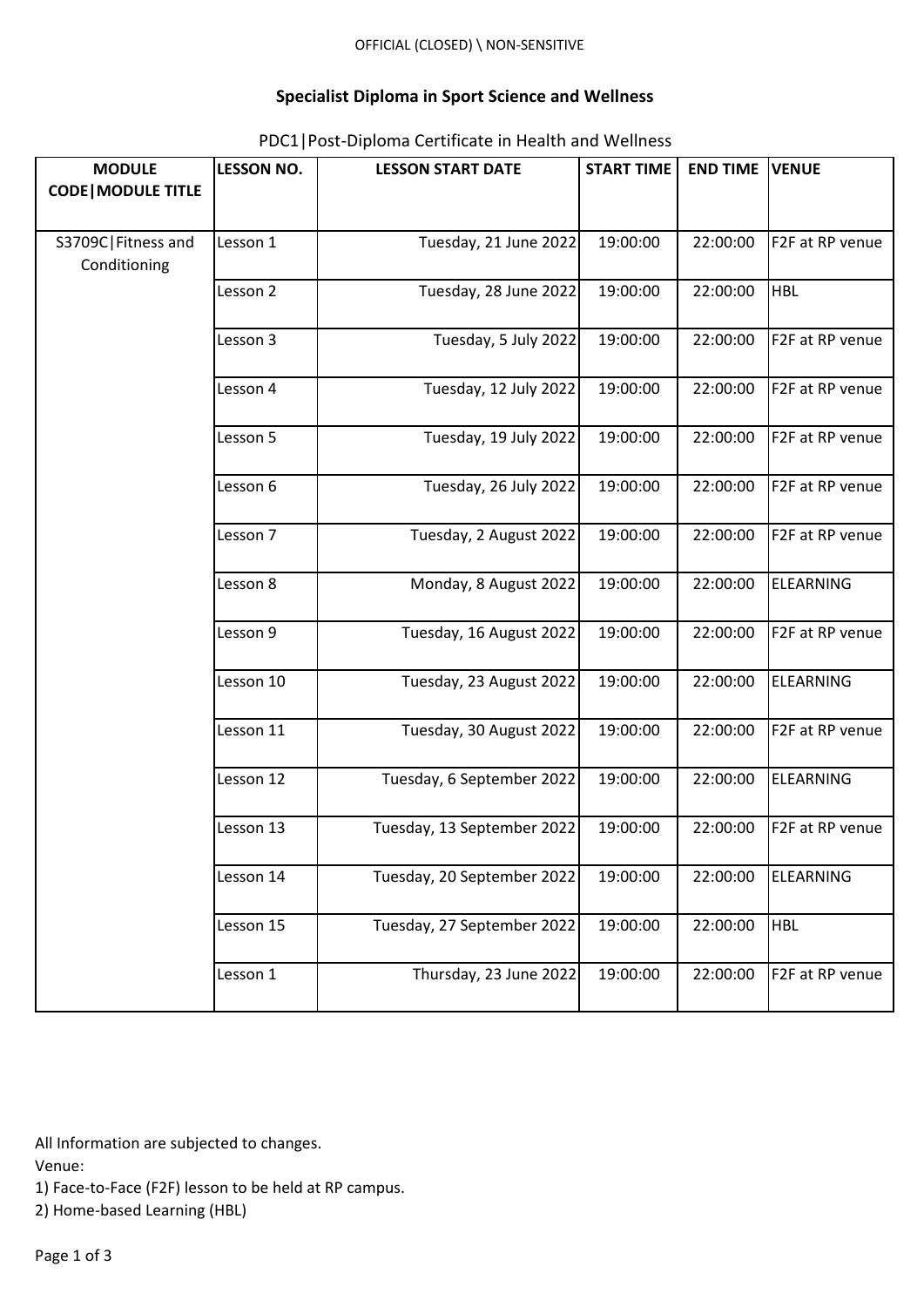| <b>MODULE</b>                                 | <b>LESSON NO.</b> | <b>LESSON START DATE</b>    | <b>START TIME</b> | <b>END TIME</b> | <b>VENUE</b>     |
|-----------------------------------------------|-------------------|-----------------------------|-------------------|-----------------|------------------|
| <b>CODE   MODULE TITLE</b>                    |                   |                             |                   |                 |                  |
| S3719C Sport and<br><b>Exercise Nutrition</b> | Lesson 2          | Thursday, 30 June 2022      | 19:00:00          | 22:00:00        | F2F at RP venue  |
|                                               | Lesson 3          | Thursday, 7 July 2022       | 19:00:00          | 22:00:00        | F2F at RP venue  |
|                                               | Lesson 4          | Thursday, 14 July 2022      | 19:00:00          | 22:00:00        | F2F at RP venue  |
|                                               | Lesson 5          | Thursday, 21 July 2022      | 19:00:00          | 22:00:00        | <b>ELEARNING</b> |
|                                               | Lesson 6          | Thursday, 28 July 2022      | 19:00:00          | 22:00:00        | <b>ELEARNING</b> |
|                                               | Lesson 7          | Thursday, 4 August 2022     | 19:00:00          | 22:00:00        | F2F at RP venue  |
|                                               | Lesson 8          | Thursday, 11 August 2022    | 19:00:00          | 22:00:00        | <b>ELEARNING</b> |
|                                               | Lesson 9          | Thursday, 18 August 2022    | 19:00:00          | 22:00:00        | F2F at RP venue  |
|                                               | Lesson 10         | Thursday, 25 August 2022    | 19:00:00          | 22:00:00        | F2F at RP venue  |
|                                               | Lesson 11         | Thursday, 1 September 2022  | 19:00:00          | 22:00:00        | F2F at RP venue  |
|                                               | Lesson 12         | Thursday, 8 September 2022  | 19:00:00          | 22:00:00        | F2F at RP venue  |
|                                               | Lesson 13         | Thursday, 15 September 2022 | 19:00:00          | 22:00:00        | <b>ELEARNING</b> |
|                                               | Lesson 14         | Thursday, 22 September 2022 | 19:00:00          | 22:00:00        | <b>ELEARNING</b> |
|                                               | Lesson 15         | Thursday, 29 September 2022 | 19:00:00          | 22:00:00        | F2F at RP venue  |

All Information are subjected to changes.

Venue:

1) Face-to-Face (F2F) lesson to be held at RP campus.

2) Home-based Learning (HBL)